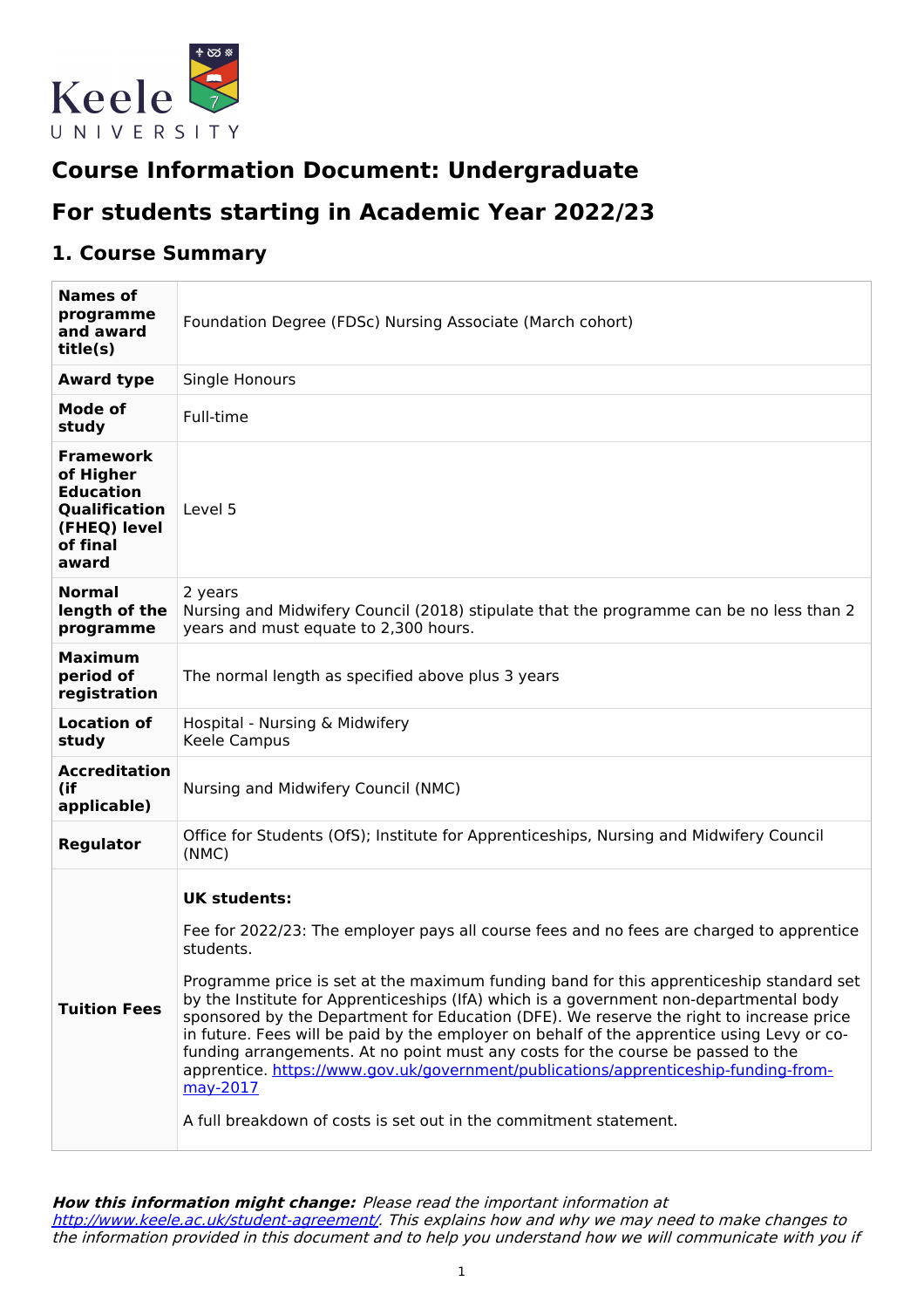## **2. What is a Foundation Degree?**

A Foundation Degree is a qualification equivalent to the first two years of a Bachelor Degree programme. Foundation Degrees are normally focused on specific professions and were developed as a need was recognised for intermediate higher education qualifications that combined vocational and academic elements.

The two-year Foundation Degree described in this document allows you to focus exclusively on Nursing Associate practice. The degree consists of 120 credits at Level 4, and 120 credits at Level 5.

## **3. Overview of the Programme**

The new Nursing Associate role is the most significant and important change in nursing for many years, and directly links to the Health Education England (HEE) 'Shape of Caring' Report (HEE 2015) and the recommendations to strengthen the nursing profession and care provision, Leading Change, adding Value (NHS England (NHSE) 2016) and the NHS Long Term Plan (NHS 2019).

The new role is regulated by the Nursing and Midwifery Council (NMC) and 'Nursing Associate' will be a protected title. The Nursing Associate will be able to undertake a wide range of nursing duties, including administration of medicines. FDSci NA students who successfully achieve the programme requirements are eligible to apply for registration with the Nursing and Midwifery Council (NMC) within 5 years of programme completion.

As a key University partner to University Hospitals of North Midlands NHS Trust, North Staffordshire Combined Healthcare NHS Trust, Midlands Partnership Foundation NHS Trust and other local healthcare organisations, the School of Nursing and Midwifery has developed this Nursing Associate Foundation Degree to enable trainee nursing associate students supported by their employer to study for registration as a Nursing Associate through an apprenticeship route. Evaluation from the existing cohorts has been very positive, with trainee nursing associates, who were existing care assistants from surrounding health organisations, performing well academically, making a positive contribution to practice, and with very low attrition.

The Nursing & Midwifery Council provide an education framework for a two-year Foundation Degree for Nursing Associates setting out the knowledge, skills and behaviours to be achieved (NMC, 2018). The Apprenticeship Standards from Skills for Health (Department of Education) determine the Apprenticeship End point Assessment (EPA) EPA April 2019 [ST0827/AP02](https://haso.skillsforhealth.org.uk/wp-content/uploads/2019/01/2019.04.05-Nursing-Associate-Assessment-Plan-AP02.pdf) which is an apprenticeship requirement and the FDSci NA student will need to take this separate assessment after successful completion of the Foundation Degree at Keele.

This two-year programme has been designed to meet the NMC Nursing Associates proficiencies (2018) and enable the FDSci NA student to acquire the knowledge, skills, and behaviours required to successfully qualify as a Nursing Associate.

- **Platform 1:** Being an accountable professional
- **Platform 2:** Promoting health and preventing ill health
- **Platform 3:** Provide and monitor care
- **Platform 4:** Working in teams
- **Platform 5:** Improving safety and quality of care
- **Platform 6:** Contributing to integrated care
- **Annex A:** Communication and relationship management skills
- **Annex B:** Procedures to be undertaken by the nursing associate

During the programme FDSci NA students will undertake the equivalent of two day per week of study, and one day per week as protected learning time and a minimum of 460 hours in a range of practice settings in clinical placement. This will include the base area and other settings which give the trainee nursing associate experience across the lifespan and the fields of nursing, which may include adult, child, mental health and learning disability services. Please see page 11 for more information about practice experience.

The programme will include both theory and practice modules to support your learning, and this will be monitored by three tripartite meetings per year where an academic representative, an organisation representative and yourself will meet together to ensure that you are progressing well and are having the support you need to continue to make progress. During the programme, you will have seven weeks of fixed annual leave, as per the programme plan.You will not normally be able to take annual leave, which will affect your attendance during theoretical aspects of the programme. Trainee Nursing Associates will normally have access to some elements provided for other Keele programmes such as visits to the Anatomy Suite and Crime house.

The curriculum model is based on the NMC (2018) nursing associate standards of proficiency platforms and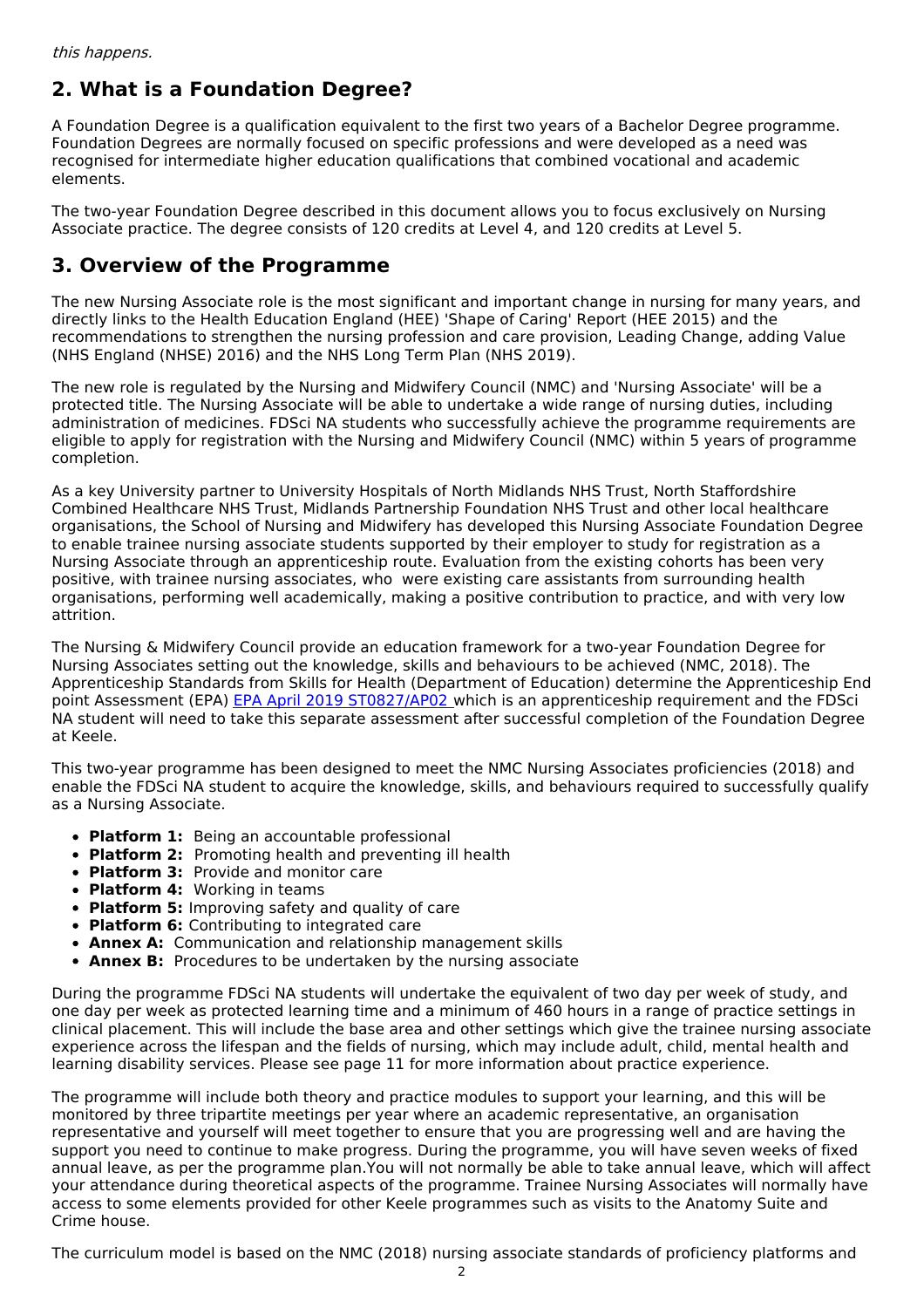aims to develop a learner who is empowered in taking forward their new role through practice learning experiences and underpinning knowledge. Professionalism and communication skills are also key aspects of the role, which will support nurses, and others to deliver a high standard of care commensurate with the expectations of Keele University (see curriculum model).

### **[Curriculum](https://docs.google.com/document/d/e/2PACX-1vSaDwvHyJ3ztikz-09ECe5R8DW3R-W3rCQzaQOePvLVIVJXPEj-nbGtGVe9P_8Tykct0m0APWrCnim4/pub) Model** (click link to view)

## **4. Aims of the programme**

The broad aims of the programme are to enable you to:

- to meet the NMC Standards of proficiency for Nursing Associates (2018)
- demonstrate competence in Nursing Associate Practice, delivering safe and effective person centred care across the lifespan in a range of settings
- learn and apply the knowledge skills and behaviours required to meet the Standards of Proficiency for Nursing Associates
- apply for registration with the Nursing and Midwifery Council as a registered Nursing Associate
- prepare for the End-point Assessment required to complete the Apprenticeship Standard (FDSci Apprentice students only).
- develop knowledge and critical understanding of the established principles in your field of study, and understanding of the limits of your knowledge
- gain knowledge of the main methods of enquiry in Nursing Associate Practice and the ability to use  $\bullet$ established techniques to undertake critical analysis of information in order to propose solutions
- evaluate critically the appropriateness of different approaches to solving problems and to apply these in a work context
- apply your knowledge and skills to new situations, including in the workplace
- demonstrate effective communication skills in a variety of forms and for a range of audiences.

## **5. What you will learn**

### **Keele University Learning and Teaching Strategy**

The Keele Learning and Teaching Strategy (2015-2020) not only promotes the development of the graduate attributes, but acknowledges the diversity of courses at Keele, including professional courses, such as nursing, which requires the alignment of theoretical learning, practice learning, evidence-based practice and research. Keele's professional student services empower students to have the skills and confidence to make the most of their potential at Keele and beyond. The School is committed to developing a vibrant and supportive environment for you as an FDSci NA student, which facilitates development of confidence and competence in academic studies and clinical practice performance.

Nursing at Keele already offers pathways in all four fields of nursing; Adult, Mental Health, Learning Disabilities and Children's Nursing, delivering high-quality educational programmes which are evidenced by a range of quality-monitoring processes:

- 1st in UK for Student Satisfaction: National Student Survey 2018
- 6th In UK in 2020 in Guardian league tables in Nursing and Midwifery Schools in UK
- 8th In the UK the Complete University quide 2019
- Keele University awarded Gold in the Teaching and Excellence Framework

In addition, the National Student Survey (NSS) results consistently rate student satisfaction highly. The school has excellent relationships with a range of NHS and non-NHS organisations that provide clinical placements that support students in achieving an excellent standard of practice. Nursing Associate trainees will join the Nursing students at Keele as being fundamental to the wider Faculty of Medicine and Health Sciences which includes the Schools of Medicine, Pharmacy and Allied Health Professions which enables facilitation of meaningful inter-professional working and learning.

Preparation for nursing practice encompasses learning in the spheres of knowledge, skills, attitudes and behaviours. Content is driven by the NMC Standards framework for nursing and midwifery education and QAA Academic and Practitioner Standards for nursing (NMC 2018, QAA 2010). The programme builds in terms of academic level, professional responsibility and technical complexity throughout the programme with key themes threaded throughout.

The intended learning outcomes of the programme (what students should know, understand and be able to do at the end of the programme), can be described under the following headings:

- Subject knowledge and understanding
- Subject specific skills
- Key or transferable skills (including employability skills)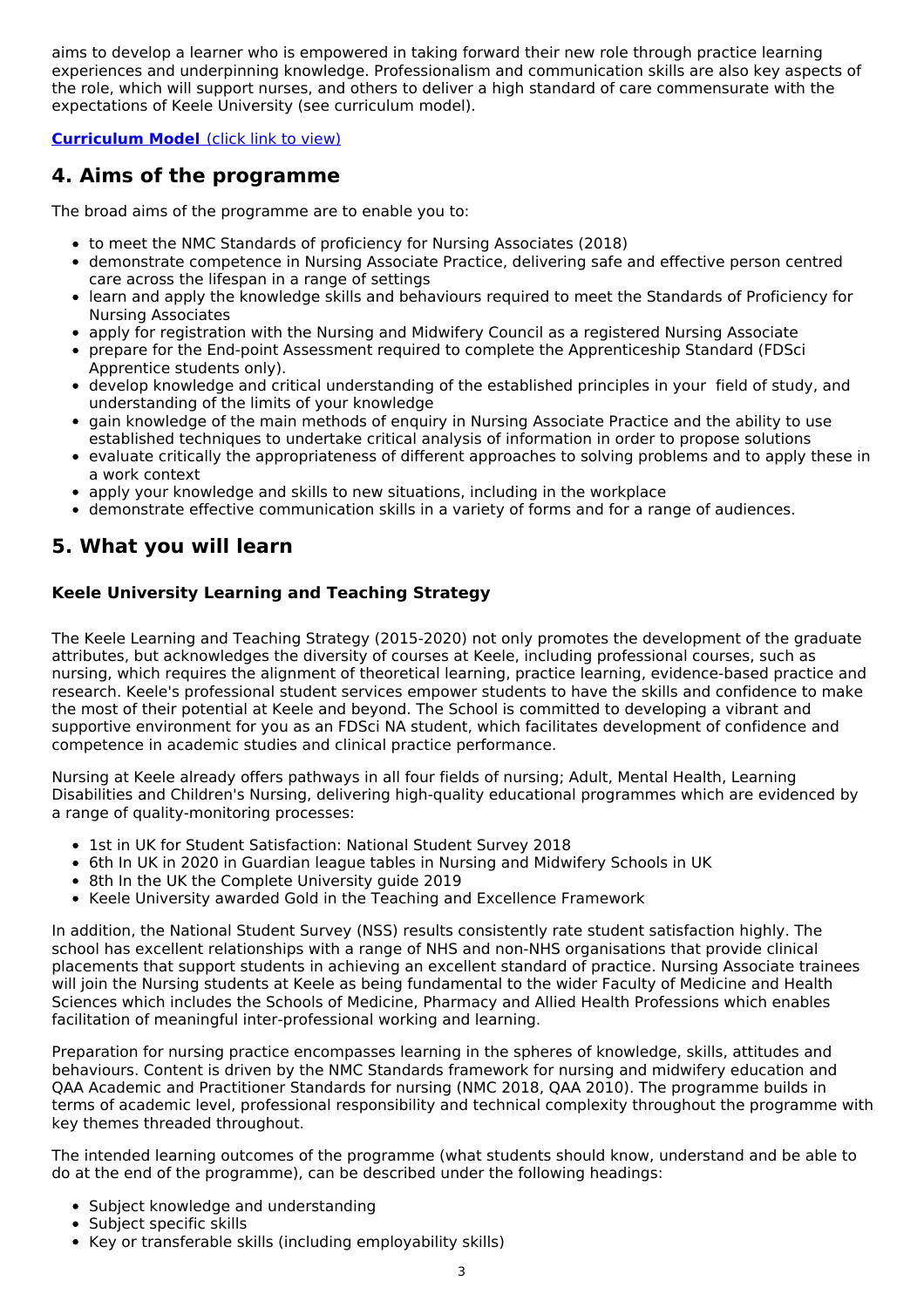### **Subject knowledge and understanding (based on the six NMC Platforms and Annexes, NMC, 2018)**

Successful students will be able to demonstrate knowledge and understanding to meet all outcome statements provided in the NMC Standards of Proficiency Platforms and Annexes (NMC, 2018) in conjunction with the eight domains of Nursing Associate Practice (HEE 2017) and the Apprenticeship Standard:

### **Platform 1 Being an accountable professional**

Nursing associates act in the best interests of people, putting them first and providing nursing care that is person-centred, safe and compassionate, they act professionally at all times and use their knowledge and experience to make evidence based decisions and solve problems. They recognise and work within limits of their competence and are responsible for their actions.

#### **Platform 2 Promoting health and preventing ill health**

Nursing associates play a role in supporting people to improve and maintain their mental, physical, behavioural health and well-being. They are actively involved in the prevention of and protection of disease and ill health, and engage in public health, community development and in the reduction of health inequalities.

### **Platform 3 Provide and monitor care**

Nursing associates provide compassionate, safe and effective care and support to people in a range of care settings. They monitor the condition and health needs of people within their care on a continual basis in partnership with people, families and carers. they contribute to ongoing assessment and can recognise when it is necessary to refer to others to reassessment

### **Platform 4 Working in teams**

Nursing associates play an active role as members of interdisciplinary teams, collaborating and communicating effectively with nurses, a range of other health and care professionals and lay carers.

### **Platform 5 Improving safety and quality of care**

Nursing associates improve the quality of care by contributing to the continuous monitoring of people's experience of care. They identify risks to safety or experience and take appropriate action, putting the best interests, needs and preferences of people first.

#### **Platform 6 Contributing to integrated care**

• Nursing associates contribute to the provision of care for people, including those with complex needs. They understand the roles of a range of professionals and carers from other organisations and settings who may be participating in the care of a persona and their family, and their responsibilities in relation to communication and collaboration.

### **Subject specific skills**

Successful students will be able to demonstrate subject specific skills in the Standards of Proficiency for Nursing Associates (NMC, 2018) in conjunction with the eight domains of Nursing Associate Practice (HEE 2017) and the Apprenticeship Standard:

#### **Annexe A Communication and relationship management skills**

- The ability to communicate effectively, with sensitivity and compassion, and to manage relationships with people is central to the provision of high quality person-centred care.
- The NMC skills annexe provides a set of competencies, which must be demonstrated in practice settings across a range of settings and adapted to meet the needs of people across their lifespan.
- Nursing associates will be able to demonstrate a diverse range of communication skills and strategies to ensure that individuals, their families and carers are supported to be actively involved in their own care wherever appropriate, and that they are kept informed and well prepared.
- Cultural awareness will be demonstrated when caring for people and to ensure that the needs, priorities, expertise and preferences of people are always valued and taken into account.
- The nursing associate will be able to make reasonable adjustments with people with special communication needs or those with a disability. They will be able to share and provide information in a way that promotes good health and health outcomes and does not prevent people from having equal access to the highest quality of care.
- The nursing associate will be able to demonstrate those communication skills identified by the NMC Standards of Proficiency Skills Annex A [\(https://www.nmc.org.uk/globalassets/sitedocuments/education](https://www.nmc.org.uk/globalassets/sitedocuments/education-standards/nursing-associates-proficiency-standards.pdf)standards/nursing-associates-proficiency-standards.pdf)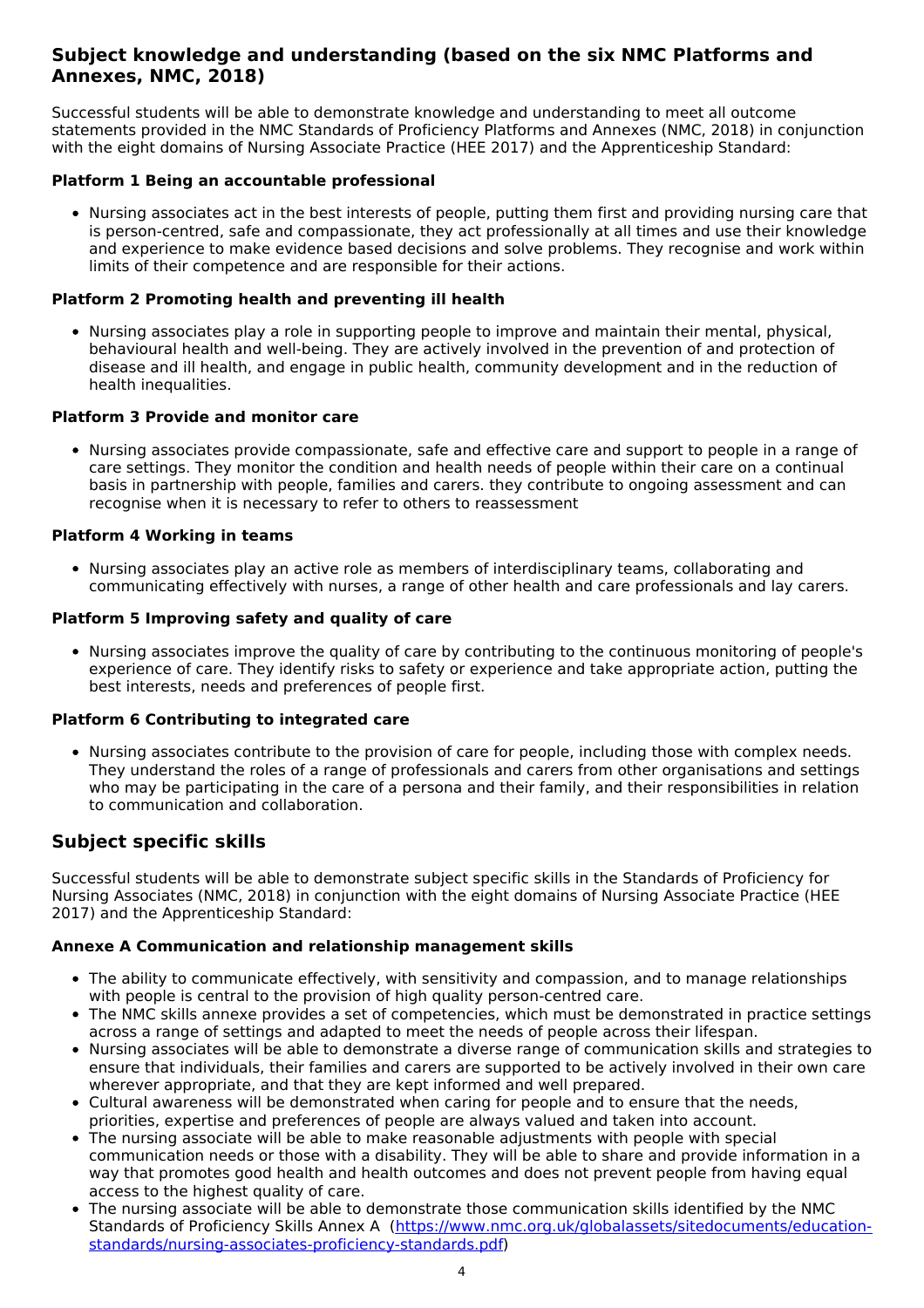### **Annexe B Procedures to be undertaken by the nursing associate**

- Nursing associates will be able to demonstrate an awareness of how requirements for procedures may vary across different health and care settings.
- As the nursing associate role is generic, trainee nursing associates will be able to demonstrate the ability to carry out procedures in an appropriate context, and there is no expectation that this must be demonstrated in every health and care setting.
- Simulation will be used to learn and demonstrate competence in skills (67 hours across the clinical practice modules and up to 200 hours for practice learning).
- Nursing associates will demonstrate the application of an evidence base to all procedures.
- they will carry out the procedures safely, effectively, with sensitivity and compassion in the provision of patient- centred care.
- They will demonstrate an awareness of variations required for different practice settings and for people across the lifespan. They will be carried out in a way that reflects cultural awareness and ensures that the needs, priorities, expertise and preferences of people are always valued and taken into account.
- The nursing associate will be able to demonstrate those procedures identified by the NMC Standards of Proficiency Skills Annex Bhttps://www.nmc.org.uk/globalassets/sitedocuments/educationstandards/nursing-associates-proficiency-standards.pdf

### **Key or transferable skills (including employability skills)**

Successful nursing associates will be able to:

- be caring, compassionate, honest, conscientious and committed
- treat people with dignity, respecting an individual's diversity, beliefs, culture, needs, values, privacy and preferences
- show respect and empathy for those with whom you work
- have the courage to challenge areas of concern
- be adaptable, reliable and consistent, show discretion, resilience and self-awareness
- use qualities necessary for working in situations that require personal responsibility and decision making
- undertake further training, develop existing skills and acquire new competencies
- demonstrate a range of generic skills, attitudes and capabilities that will promote and sustain life-long learning
- use study and research skills to inform practice
- learn independently
- use digital literacy with confidence
- learn through the use of reflective practice

### **Keele Graduate attributes**

Engagement with this programme will enable you to develop your intellectual, personal and professional capabilities. At Keele, we call these our ten Graduate Attributes and they include independent thinking, synthesizing information, creative problem solving, communicating clearly, and appreciating the social, environmental and global implications of your studies and activities. Our educational programme and learning environment is designed to help you to become a well-rounded graduate who is capable of making a positive and valued contribution in a complex and rapidly changing world, whichever spheres of life you engage in after your studies are completed.

Further information about the Keele Graduate Attributes can be found here: <http://www.keele.ac.uk/journey/>

### **6. How is the programme taught?**

Keele University supports and promotes all aspects of student learning in relation to five key themes:

- Providing transformative learning opportunities
- Promoting inspirational learning and teaching
- Providing a supportive and inclusive learning community
- Developing students' capabilities
- To provide opportunities for students to learn beyond the curriculum

The School of Nursing and Midwifery embraces these themes and further addresses specific learning needs of students undertaking this programme of study.

The curriculum design is underpinned by scaffolded learning. Psychologist and instructional designer Jerome Bruner first used the term 'scaffolding' in the learning context in the 1960s (Bruner 1960). In the field of education, the term 'scaffolding' refers to a process in which teacher's model or demonstrate how to solve a problem, and then step back, offering support as needed. Learning through an apprenticeship is underpinned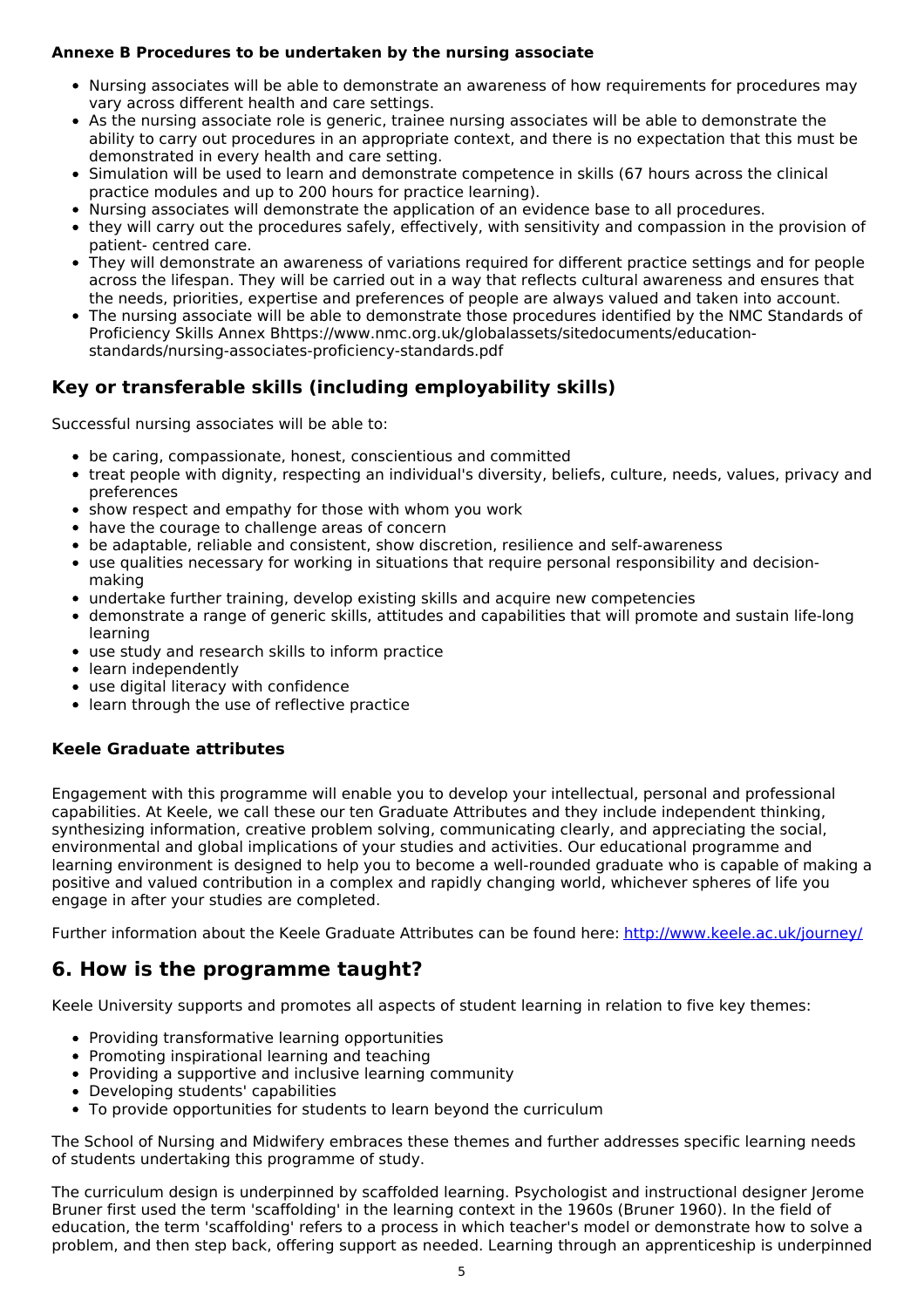by Kolb's experiential learning theory (Kolb 1984) of learning by doing and reflecting on this process.

The learning and teaching methods used on the programme support this approach to improve knowledge development and understanding, but will vary according to the subject matter and level of the module. This approach to programme delivery, will be a hybrid approach with the majority of educational delivery taking place online with some small group teaching, laboratory sessions and practical sessions permissible adhering to current Covid-secure guidelines, where appropriate. They include the following:

- Lectures information which will stimulate interest and provide a medium for the considered application of theory to contemporary society and provide you with a framework and context for further reading and independent study, to broaden and deepen your existing professional knowledge and understanding of the core concepts of Nursing Associate Practice.
- Group work -group facilitation will enable you to learn together by researching a topic area and sharing learning with each other. This enables you to grow in confidence and recognise peer support and learning.
- Action Learning sets group facilitation to use a solution-focused approach to learning together through each other's experiences
- Seminars topics of interest and relevance to the module with in-depth discussion in a small group to further develop your confidence, competence and communication skills. Seminars will be arranged as small group sessions with an emphasis on individual student development and opportunity given to:
	- Explore specific learning intentions and/or any difficulties
	- Provide formative feedback and clarification of learning
	- Create a climate for learning through structured reflection on Nursing Associate practice knowledge, research and skill development
	- Provide effective support for you and other students
- *Simulation* the clinical skills environment and other specific areas that include but not exclusive to, the crime scene house, will enable you to improve confidence in a safe environment to perform a range of activities using high to low fidelity simulation. With the benefits of increasing patient safety reducing errors and increase student confidence and learning experience.
- Blended learning approaches the University's virtual learning environment will be used to facilitate online discussions, 'blogs', conditional release tasks and access to a wide range of learning resources and research tools. the clinical skills environment and other specific areas
- Case study work- the lecturer and/or students will present a specific case and use this as a vehicle for discussion and critical analysis.
- *Work based learning* you will undertake practice learning in a range of settings, across the lifespan and the fields of nursing
- Reflective learning you will reflect on their practice through compilation of a portfolio
- Practice learning using a range of clinical and simulated environments you will practice nursing associate skills across a range of placement area and fields, self-assess your knowledge, understanding and skills alongside your ability to reflect in action, problem solve, and make decisions which in turn should build your competence and confidence. This is a significant part of the programme.

Apart from these formal activities, students are also provided with regular opportunities to talk through particular areas of difficulty, and any special learning needs they may have, with their Personal Tutors or module lecturers on a one-to-one basis.

## **7. Teaching Staff**

The majority of academic staff in the School have formal teaching qualifications or are working towards achievement of these. Moreover, they have extensive experience of teaching at undergraduate and postgraduate level and many are external examiners at other universities. Staff are registered with their professional body, and some staff have dual qualifications. Staff are actively encouraged to hold honorary contracts with health care provider organisations and to utilise this to ensure they remain updated with contemporary issues within their own field. A number of staff have additional roles or memberships with external organisations for example Member of the Institute for Health Promotion and Education, Nursing and Midwifery Council Reviewers, Member of the Royal College of Nursing Education Forum Steering Committee, Member of NHS Ethics Committee, Supervisor of Midwives and Local Provider Committees.

The School has a number of staff that hold doctoral level qualifications or are working towards these. There is a robust professional development strategy, which includes an annual research and scholarship programme, alongside annual appraisal and personal development planning. Many staff hold, or are working towards, Fellowship of Advance Higher Education. Staff are actively involved in research across the School and belong to one of the School's four research groups.

Honorary lecturers, visiting lecturers and leading clinicians are integral to the delivery of modules within the programme and are utilised where appropriate, in addition, the School has a number of clinical staff on secondment to the School.

Staff from the School and Faculty have a vast range of unique and specialist knowledge of nursing across all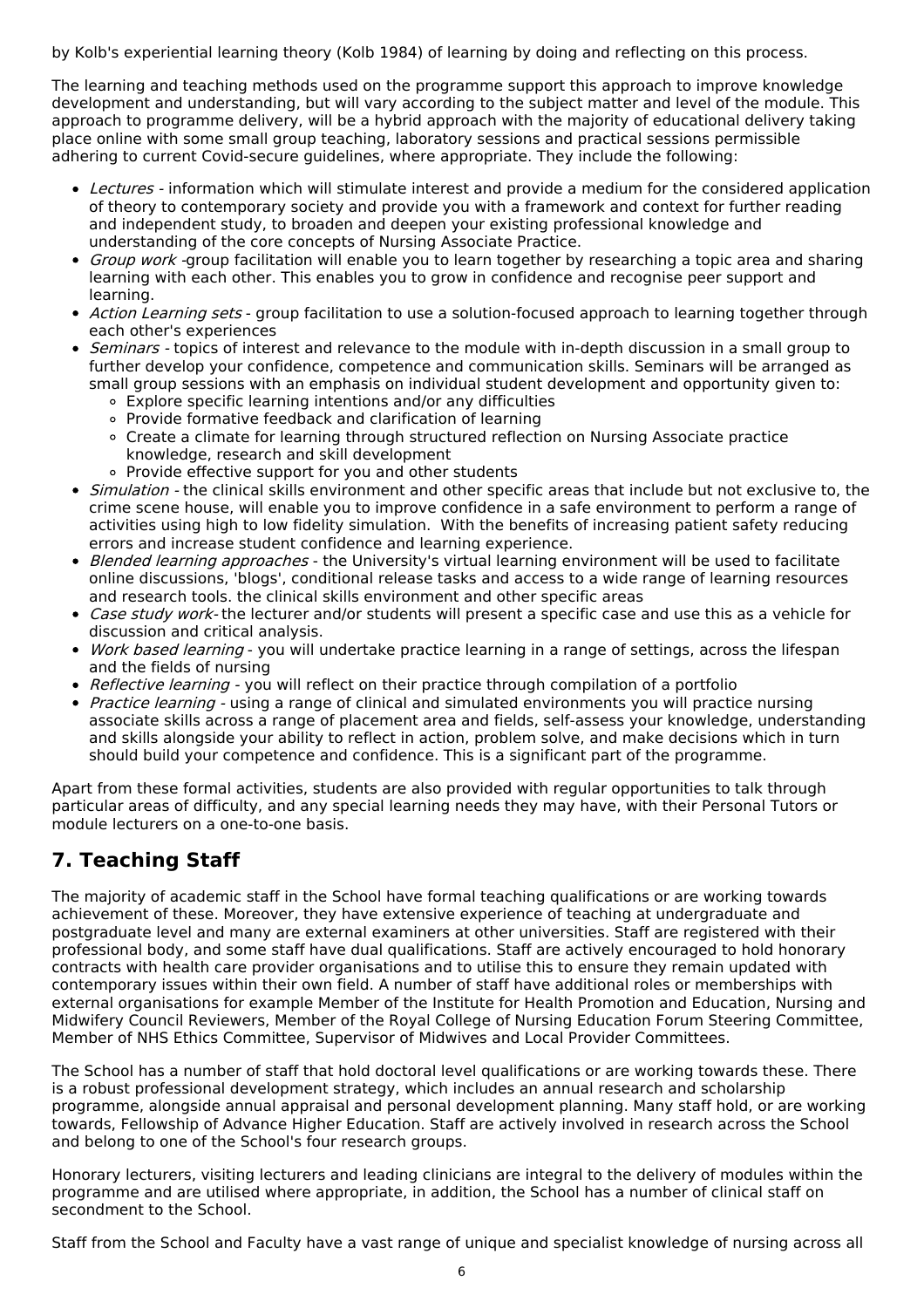fields.

The University will attempt to minimise changes to our core teaching teams, however, delivery of the programme depends on having a sufficient number of staff with the relevant expertise to ensure that the programme is taught to the appropriate academic standard.

Staff turnover, for example where key members of staff leave, fall ill or go on research leave, may result in changes to the programme's content. The University will endeavour to ensure that any impact on students is limited if such changes occur.

## **8. What is the structure of the Programme?**

As a Trainee Nursing Associate, you will be expected, over the two-year programme, to have approximately 2,300 hours devoted to structured learning activities, equally divided between theory and practice.

This programme adheres to the programme hours related to the NMC's option B (NMC, 2018) work based learning route, where the learner is:

- released for at least 20% of the programme for academic study
- released for at least 20% of the programme for protected in external placements enabling them to develop the breadth of experience for a generic role
- protected learning time must be assured for the remainder of the programme hours

The remainder of the week allows FDSci NA to work in an employed setting.

### **NMC Option B**

Total hours for NMC approved programmes for FDSci NA

### **Theoretical hours NMC Standard 3.5.2.1**

**University hours:** 15hrs per week x45 = 675 per year = **1,350** hours in total in university (excess hours of 200 gifted to practice)

### **Practice Hours Standard 3.5.2.2**

Protected learning time 7.5hrs per week 35 weeks year 1= 262.5, year 2 7.5x 34 = 255hrs (on base placement)

Alternative placement 460hrs over 90 weeks (divided into 10 and 11 week placement) 262.5+255+460= **977.5** in practice

Shortfall of Practice hours= 1150 - 977.5 =**172.5** (23 days to be divided over the 2nd university day over the 2 years)

#### $977.5 + 200 = 1,177.5$  hours

**N.B** The excess university hours (200) will be used as practice related learning including simulation to achieve the 1,150 practice hours

You will spend two days per week over two years at the School of Nursing and Midwifery, Keele University, normally based at the Clinical Education Centre. The remainder of time will be spent in practice learning including some protected learning time. For apprentices, this process enables you to continue to be employed as well as studying for your foundation degree. Your seven weeks annual leave will be fixed in line with the FDSci NA placement plan.

Alternative placements are blocks of practice away from your employed (base) area, which may be between one, and six weeks long (examples indicated on page 10). Students are not expected to have placements in each field of nursing, but should through their education programme benefit from experience with adult, children, and patients / service users with mental health conditions and learning disabilities (NMC, 2018).

The programme will comprise of:

- Year One: 120 credits@ Framework for Higher Education Qualifications (FHEQ) Level 4
- Year Two: 120 credits @ FHEQ Level 5

Our degree courses are organised into modules. Each module is usually a self-contained unit of study and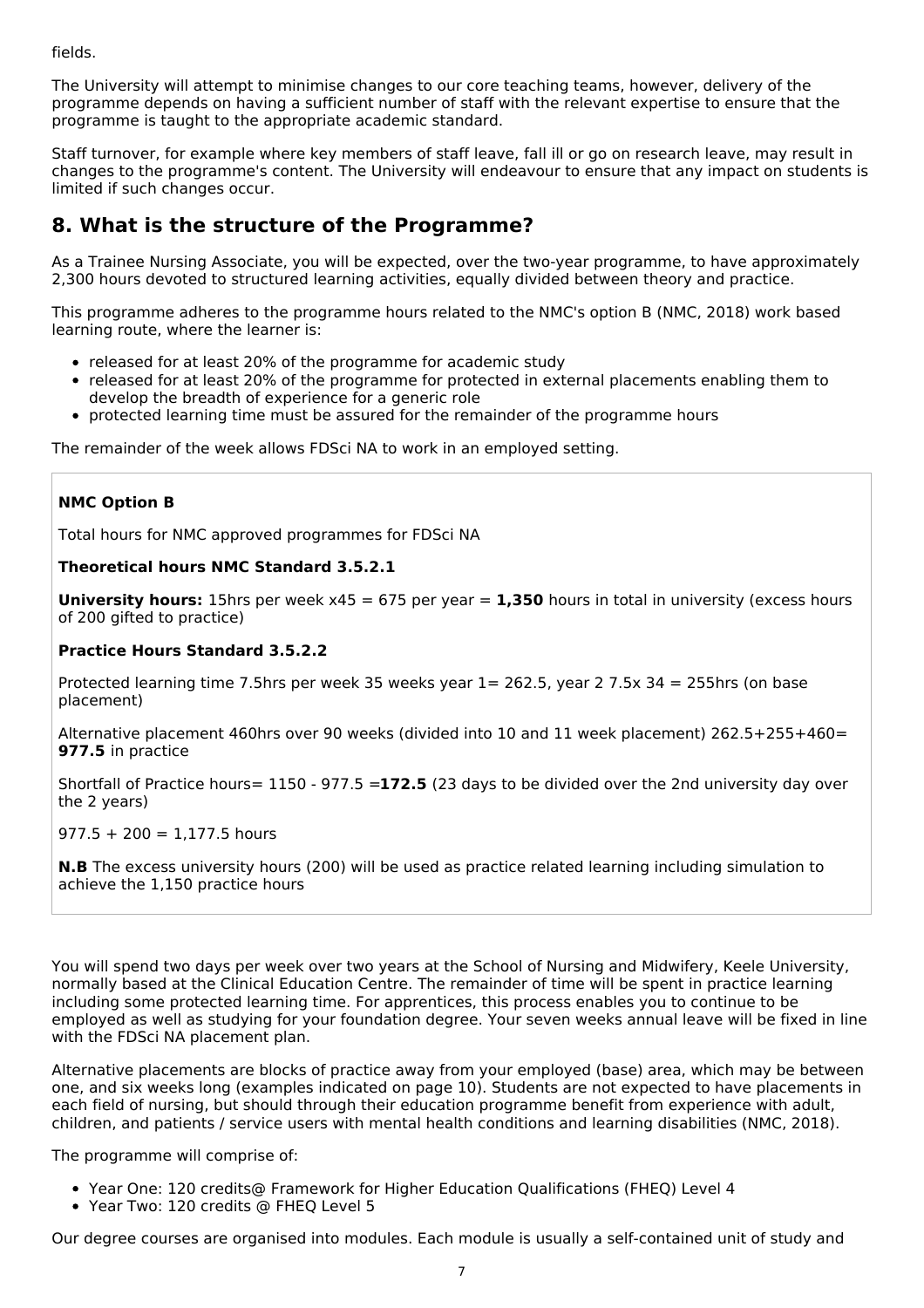each is usually assessed separately with the award of credits based on 1 credit = 10 hours of student effort.

Your programme will contain 12 core modules over two years.

|                              | 52 weeks: 45 weeks plus 7 weeks annual leave to be taken as indicated above weeks |                                                                                     |                                                                  |                                                                         |  |
|------------------------------|-----------------------------------------------------------------------------------|-------------------------------------------------------------------------------------|------------------------------------------------------------------|-------------------------------------------------------------------------|--|
|                              | 13 weeks<br>13 weeks                                                              |                                                                                     | 13 weeks                                                         | 13 weeks                                                                |  |
| Year $1$  <br>120<br>credits | Module 1 -<br>Fundamentals of<br>NA Practice - 15<br>credits                      | Module 2 Skills for<br>Academic Learning &<br>Professional Practice - 15<br>credits | Module 3 - medicine<br>Management in NA<br>practice - 15 credits | Module 4 - Applied<br><b>Biological Science - 15</b><br>credits         |  |
|                              |                                                                                   | Module 5 - NA Clinical Practice 1 - 30 credits                                      | Module 6 - NA Clinical Practice 2 - 30 credits                   |                                                                         |  |
| Year 2<br>120                | Module 7 -<br><b>Enhancing NA</b><br>practice - 15<br>credits                     | Module 8 - Health &<br>Wellbeing in NA Practice -<br>15 credits                     | Module 9 - Safety &<br>Quality in NA Practice<br>- 15 credits    | Module 10 - Leadership<br>& Team Working In NA<br>Practice - 15 credits |  |
| credits                      | Module 11 - NA Clinical Practice 3 - 30 credits                                   |                                                                                     | Module 12 - NA Clinical Practice Module - 30<br>credits          |                                                                         |  |

| Year    | <b>Compulsory</b> | <b>Optional</b> |     | <b>Electives</b> |     |
|---------|-------------------|-----------------|-----|------------------|-----|
|         |                   | Min             | Max | Min              | Max |
| Level 4 | 120               | 0               |     |                  | U   |
| Level 5 | 120               | 0               |     |                  | υ   |

### **Module Lists**

### **Level 4**

| <b>Compulsory modules</b>                                        | <b>Module Code</b> | <b>Credits</b> | <b>Period</b> |
|------------------------------------------------------------------|--------------------|----------------|---------------|
| <b>Fundamentals of Nursing Associate</b><br>Practice             | NUR-10047          | 15             | Trimester 1-3 |
| Skills for Academic Learning and<br><b>Professional Practice</b> | NUR-10048          | 15             | Trimester 1-3 |
| Medicines Management in Nursing<br>Associate Practice            | NUR-10049          | 15             | Trimester 1-3 |
| <b>Applied Biological Science</b>                                | NUR-10050          | 15             | Trimester 1-3 |
| Nursing Associate Clinical Practice 1                            | NUR-10051          | 30             | Trimester 1-3 |
| Nursing Associate Clinical Practice 2                            | NUR-10052          | 30             | Trimester 1-3 |

### **Level 5**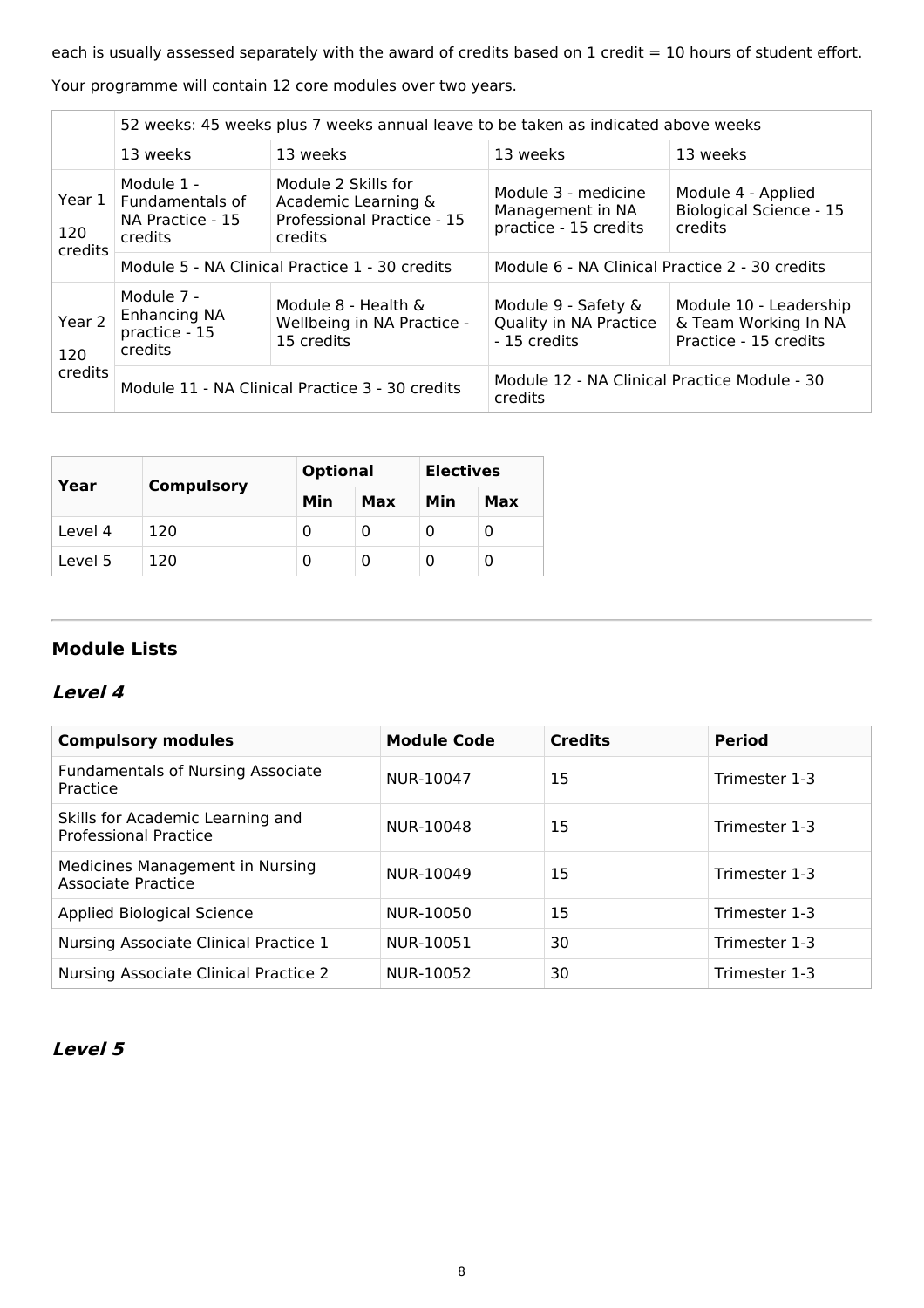| <b>Compulsory modules</b>                                           | <b>Module Code</b> | <b>Credits</b> | <b>Period</b> |
|---------------------------------------------------------------------|--------------------|----------------|---------------|
| <b>Enhancing Nursing Associate Practice</b>                         | NUR-20141          | 15             | Trimester 1-2 |
| Health and Wellbeing in Nursing<br>Associate Practice               | NUR-20142          | 15             | Trimester 1-3 |
| Nursing Associate Clinical Practice 3                               | NUR-20145          | 30             | Trimester 1-3 |
| Safety and Quality in Nursing Associate<br>Practice                 | NUR-20143          | 15             | Trimester 2-3 |
| Leadership and Team Working in Nursing<br><b>Associate Practice</b> | NUR-20144          | 15             | Year          |
| Nursing Associate Clinical Practice 4                               | NUR-20146          | 30             | Year          |

### **Practice Learning**

You will be supported by a supervisor/assessor in practice who will oversee and assess your practice learning. The majority of your practice learning will take place in your employing organisation. You will be required to undertake alternative placements in other areas across the lifespan and in a variety of settings, these may include gaining experience in a range of settings in the hospital, close to home, and at home.

| - Nursing homes<br>- District and Community<br>Nursing services<br>- Hospice (adult and child)                                                                                                                                                                                                                                                                                                                                                                                                                                                                                                                                                                                                                                                                                                                                                                                                                                                                                                                                                                                                                                                                                                                                      | Examples of employed areas / placements for FDSci NA |  |                                                                                                           |  |  |  |
|-------------------------------------------------------------------------------------------------------------------------------------------------------------------------------------------------------------------------------------------------------------------------------------------------------------------------------------------------------------------------------------------------------------------------------------------------------------------------------------------------------------------------------------------------------------------------------------------------------------------------------------------------------------------------------------------------------------------------------------------------------------------------------------------------------------------------------------------------------------------------------------------------------------------------------------------------------------------------------------------------------------------------------------------------------------------------------------------------------------------------------------------------------------------------------------------------------------------------------------|------------------------------------------------------|--|-----------------------------------------------------------------------------------------------------------|--|--|--|
| - Primary Care - General practice<br>learning disabilities<br>and general practice nurses.<br>- Supported living services<br>- Respite care with nursing service<br>- Children's domiciliary care<br>- Mental health crisis house with<br>services<br>nursing services<br>- NHS and independent sector -<br>- Older Person Services<br>adult, children's and young people)<br>- Mental Health community<br>(Community Mental Health<br>outreach teams<br>- Paramedic services<br>Team)<br>- Re-ablement services (nursing)<br>- Emergency Assessment Units<br>- Paediatric nursing services<br>(community hospital settings)<br>- School Nursing<br>- Health visiting services<br>- Mental health in-patient services<br>- Substance misuse services<br>- Community palliative care<br>- Learning disability inpatient<br>teams (child and adult)<br>- Community learning disability<br>services<br>services integrated teams<br>e.g. Macmillan<br>- Child and Adolescent Mental<br><b>Health Services (CAMHS)</b><br>- Community mental health<br>teams (adult and child)<br>- Public Health England nursing<br>services<br>- (Out-patient Clinics)<br>- Early Intervention for<br>psychosis teams<br>- Offender health care units |                                                      |  | - Assisted living for people with<br>- Charitable end of life services<br>- Perinatal mental health teams |  |  |  |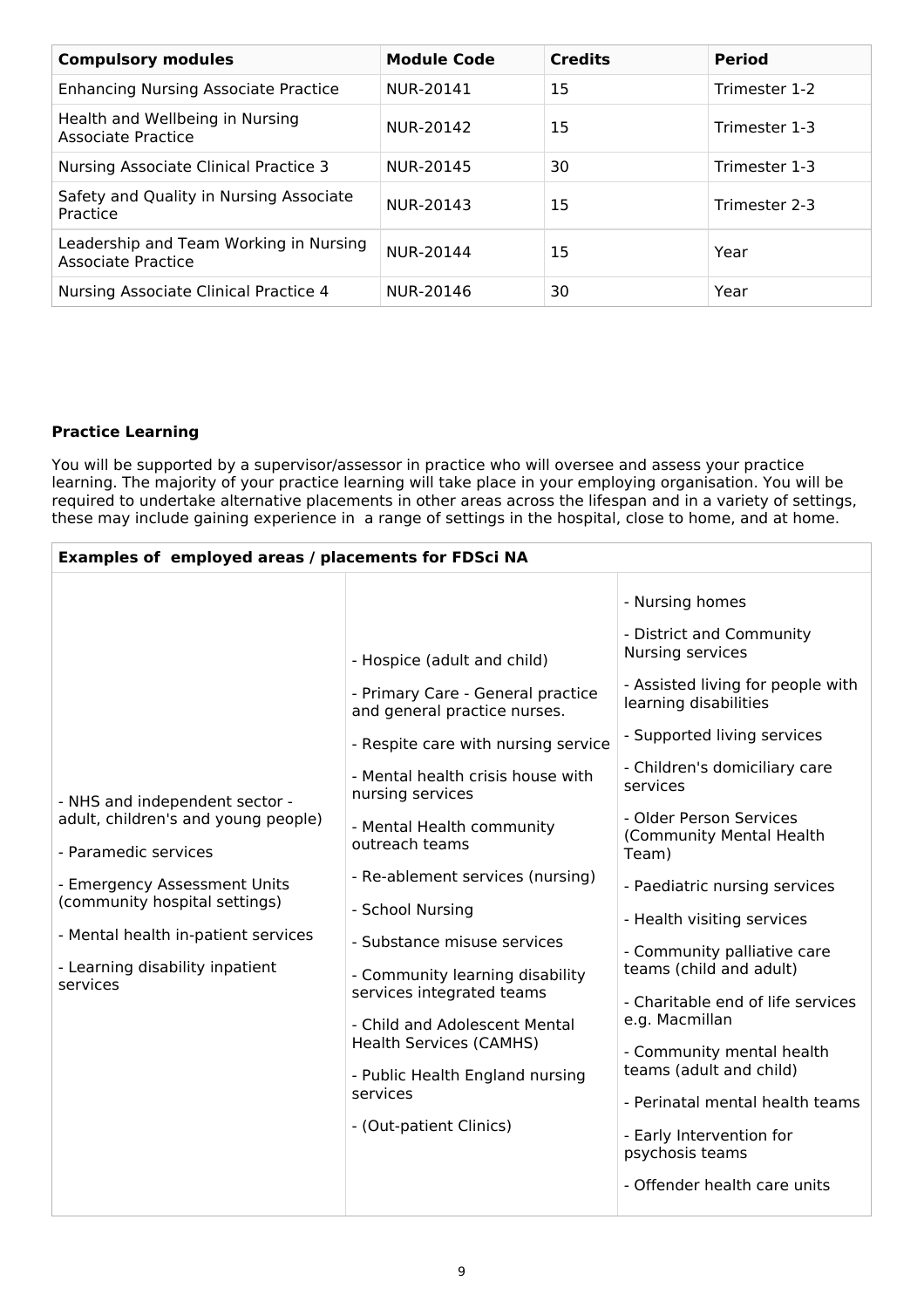Practice learning in alternative placements will enable FDSci NA students to gain experience in caring for people across the lifespan. These placements will consist of a minimum of 460 hours overall, in short blocks of normally one to six weeks, and may include several different fields of nursing practice, to enhance experience.

## **9. Final and intermediate awards**

| <b>Foundation Degree</b><br><b>Nursing Associate</b>                         | 240<br>credits | You will require at least 120 credits at level 4 or higher and at least 120<br>credits at level 5 or higher<br>Achievement of this award will enable you to be eligible to register with the<br>NMC as a Nursing Associate, and practise as a Nursing Associate.                                    |
|------------------------------------------------------------------------------|----------------|-----------------------------------------------------------------------------------------------------------------------------------------------------------------------------------------------------------------------------------------------------------------------------------------------------|
| Certificate in<br><b>Higher Education</b><br>in Healthcare<br><b>Studies</b> | 120<br>credits | You will require at least 120 credits at level 4 or higher<br>NB: the title of any such award will not include the title Nursing Associate.<br>This award does not confer eligibility to apply for registration with the NMC<br>and recipients are not entitled to practise as a Nursing Associate. |

Credits required for each level of academic award are as follows:

## **10. How is the Programme Assessed?**

The wide variety of assessment methods used on this programme at Keele reflects the broad range of knowledge and skills that are developed as you progress through the degree programme. Teaching staff pay particular attention to specifying clear assessment criteria and providing timely, regular and constructive feedback that helps to clarify things you did not understand and helps you to improve your performance. The assessment strategy reflects the aims and philosophy of the programme whereby student nurses engage in educational activities that integrate the theory and practice of contemporary nursing and enable them to acquire the knowledge, skills, attitudes and behaviours for professional competence. A range of assessments reflects the requirements of professional, regulatory and statutory bodies (NMC 2018; QAA 2018) and University Regulations, and is informed by service-users, clinical colleagues, students and the course development team.

The following list is representative of the variety of assessment methods used on your programme:

- Reflective Analysis
- Personal Development Plan
- Presentation
- Multiple Choice Question Exam
- Group Project
- Oral Exam
- Practical Exam
- Essay
- Practice Assessment
- On-line Exam
- Numeracy exam

Marks are awarded for summative assessments designed to assess your achievement of learning outcomes. You will also be assessed formatively to enable you to monitor your own progress and to assist staff in identifying and addressing any specific learning needs. Feedback, including guidance on how you can improve the quality of your work, is also provided on all summative assessments within three working weeks of submission, unless there are compelling circumstances that make this impossible, and more informally in the course of tutorial and seminar discussions.

During the programme you undertake summative assessment each year in the form of a professional discussion. In particular, this will help to prepare apprentice FDSci NA students towards the End Point Assessment (EPA). The EPA is an external assessment process and will comprise of Professional Discussions. This is a requirement of for the FDSci NA apprenticeship and will be taken after you have successfully completed your programme. For more details about this, please look at the Institute for Apprenticeships (IFA) website: <https://www.instituteforapprenticeships.org/apprenticeship-standards/nursing-associate/>

#### **Progression**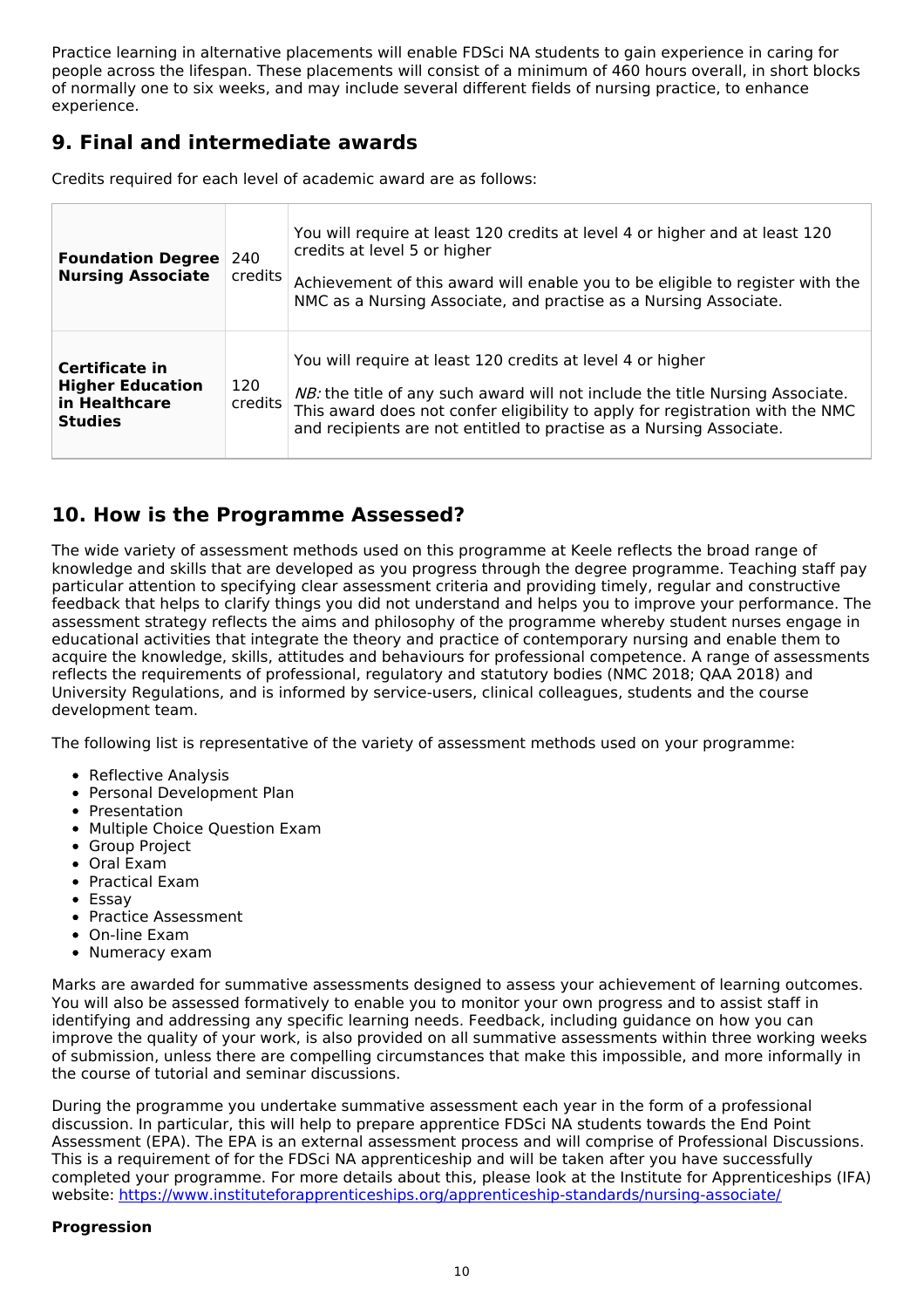To indicate student progression an Ongoing Record of Achievement will be completed as part of the practice documentation. At the end of each year, there will be a progression point that students move through to enter their next level of academic study. Progression will also be reviewed at each tripartite interview, which are typically three times a year for all students on the FDSci NA programme

## **11. Contact Time and Expected Workload**

This contact time measure is intended to provide you with an indication of the type of activity you are likely to undertake during this programme. The data is compiled based on module choices and learning patterns of students on similar programmes in previous years. Every effort is made to ensure this data is a realistic representation of what you are likely to experience, but changes to programmes, teaching methods and assessment methods mean this data is representative and not specific.

For the Nursing Associate programme it has been calculated on the basis of a typical trainee working 37.5 hours per week across 45 weeks per year.

As required by the Nursing & Midwifery Council (2018), a total of approximately 2,300 hours is devoted to structured learning activities across the two years of the programme. This comprises the following:

- Practice learning will consist of a minimum of 1,150 hours overall
- Theory / guided study (learning off the job) totals 1,150 hours overall

## **12. Accreditation**

This programme is accredited by the Nursing and Midwifery Council (NMC). This programme also meets the apprenticeship standard of the Institute for Apprenticeships.

**Module Selection:** Students should note that to be awarded registration with the Nursing and Midwifery Council they must pass all of the assessments within all of their modules and achieve a minimum standard of a pass grade or 40%. All modules are compulsory and are to be undertaken in sequence. Progression to the 2nd year of the programme is dependent on successful completion of the previous module and achievement of the progression point.

**Regulations:** Your programme has professional accreditation and there are specific regulations, which you have to agree to abide by.

## **13. University Regulations**

The University Regulations form the framework for learning, teaching and assessment and other aspects of the student experience. Further information about the University Regulations can be found at: <http://www.keele.ac.uk/student-agreement/>

If this programme has any exemptions, variations or additions to the University Regulations these will be detailed in an Annex at the end of this document titled 'Programme-specific regulations'.

## **14. Other Learning Opportunities**

### **Practice Learning**

Practice Learning will be organised on a base and alternative placement model. A student's base will be their employed area/placement and a range of settings relating to the base and to people's healthcare journeys will be arranged. This is in addition to the two alternative placements so that students experience care across the lifespan, fulfilling the generic requirements of the programme.

### **Practice Quality Monitoring**

An audit process is in place to ensure the maintenance of educational standards in practice as part of our practice placement quality systems. The Practice Placement Quality Lead Lecturer and Clinical Placement Facilitators' meetings oversee implementation of the NMC standards for student supervision and assessment in practice (NMC 2018) in partnership.

You will be supported in practice by a named supervisor in line with Standards to Support Learning and Assessment in Practice (NMC 2018), and you will be assessed by a named Practice Assessor and Academic Assessor.

There are sufficient supervisors to support the number of students on Nursing Associate programmes, and a rolling programme of supervisor / assessor education and updates ensures that there will also be sufficient supervisors to meet future student FDSci NA numbers and meet NMC quality standards. Preparation of supervisors for the curriculum is ongoing. General information about the structure and content of the FDSc Nursing Associate programme has already been incorporated into existing mentor and supervisor updates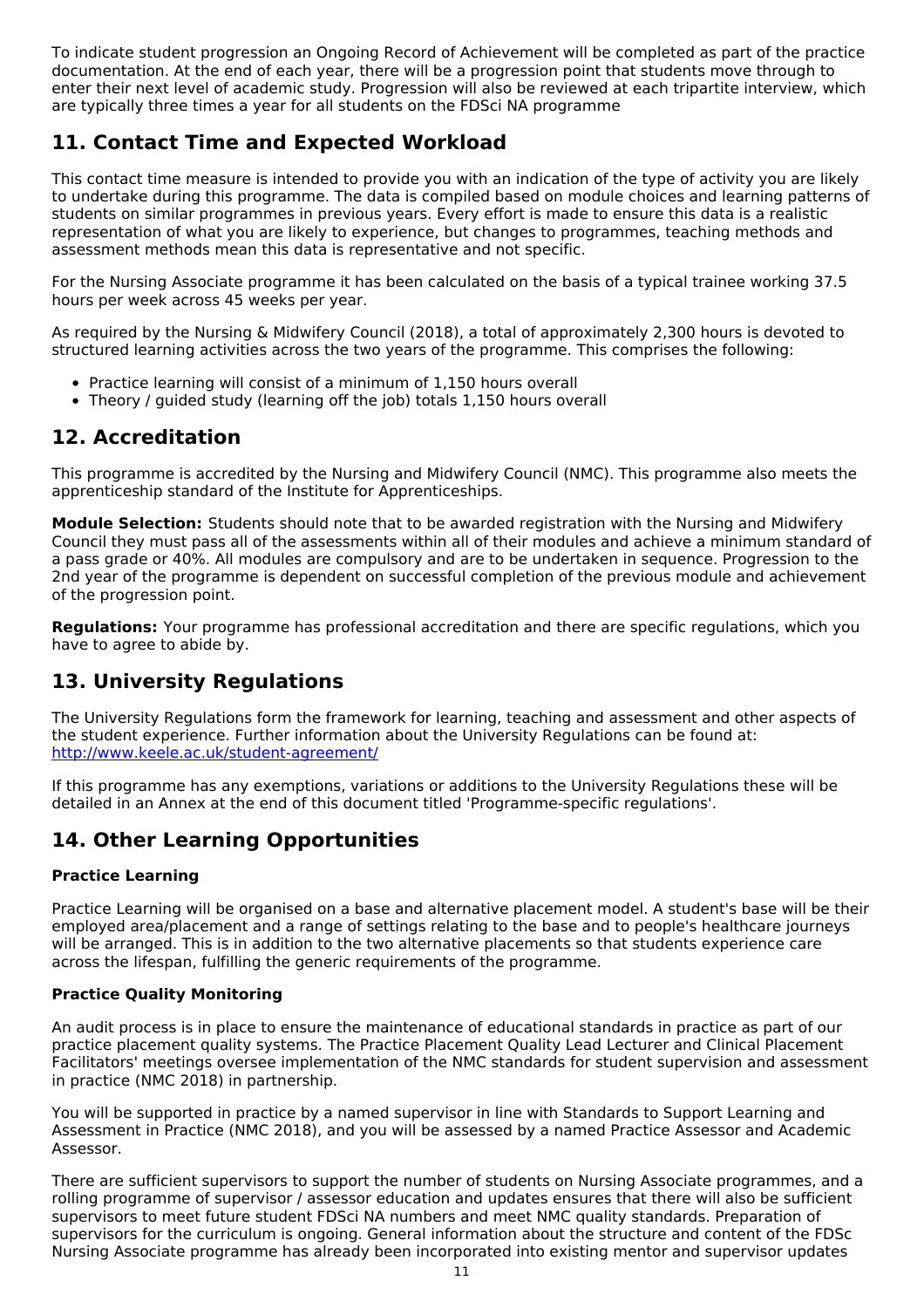(Standard 4 NMC 2010). Moderation of practice assessment documents is undertaken on a regular basis to ensure compliance with NMC standards and University Regulations. External Examiners regularly visit placement areas as part of their external moderation responsibility.

Apprenticeship programmes are also overseen by OFSTED, who may visit placement areas to review the quality of the education learning experience for FDSci NA students.

Working in partnership with placement providers, supervisor / assessor learning in Practice update registers are sent to enable providers to maintain their prepared supervisor and assessor databases. At the present time, the majority of Health Organisations maintain these on Excel spreadsheets. Managers use the organisation appraisal system as part of their contractual obligation to ensure their supervisors receive ongoing support to continue in their role as a supervisor or assessor. The University's strategic plan is to develop an electronic system for overseeing preparation and ongoing support information.

#### **Internationalisation**

There are considerable opportunities and challenges posed by the increasing globalisation and information base of the world economy and political agendas. Keele has developed a framework, which is regularly updated, within which it endeavours to strategically address the international and globalisation requirements through the delivery of key strategic objectives.

The International Strategy had six priority objectives:

- Identify Keele's place and strengths in the global knowledge economy, in both research and learning
- Identify and develop strategic institutional collaborations: focused, multi-functional, and appropriately funded
- Develop global dimensions to the curriculum
- Develop a modern languages strategy
- Review and continually update our international recruitment strategy
- Internationalise the student [and staff] experience

To help support these objectives, the University International Director provides an internal structure to enable key individuals responsible for internationalisation to have a link person within each School to share best practice, provide information on international opportunities, raise awareness of current and planned activities and ensure that a consistent international approach is adopted across Schools.

The School of Nursing and Midwifery has been proactive in developing the international perspective and has a growing focus with well-established partnerships with a number of institutions as outlined in Table 1 (see school website for more information <http://www.keele.ac.uk/nursingandmidwifery/international/>). Students on the FDSci NA programme will explore global health issues, international health targets and international health care policies within the curriculum using a variety of learning and teaching methods.

Within the School of Nursing and Midwifery, many students have experienced short and long placements in a variety of countries (some with Erasmus funding). The School also welcomes a number of students from other countries to spend a period of study here, which has evaluated extremely positively and benefits the student group as a whole. An annual event is scheduled where health care students within the Faculty reflect on their international experiences as part of the "Keele International Festival".

## **15. Additional Costs**

Travel costs incurred travelling to an alternative placement will be subject to agreement by an employing organisation.

Cost of parking for University days and for alternative placements will normally need to be met by the Trainee Nursing Associate(TNA). Permits may be available to be purchased if required. Car sharing is advised where possible for environmental reasons.

Your employer will normally provide occupational Health Services.

Clearance for an enhanced DBS check is mandatory. Employers for FDSc NA apprentice students will normally meet DBS requirements.

As to be expected there will be additional costs for inter-library loans and potential overdue library fines, print and graduation which will be met by the TNA.

Uniform, smart, presentation is an important aspect of being a student on the FDSc NA programme; it is as a professional requirement of representing nursing and being a Keele FDSc NA nurse. Employer will cover the cost of uniform for apprenticeship FDSc NA students. You will need to provide your own appropriate footwear for placements as per the School Uniform Policy, and it is recommended that you purchase a fob watch. You are advised to review and ensure that you can adhere to the school uniforms policy. Any replacement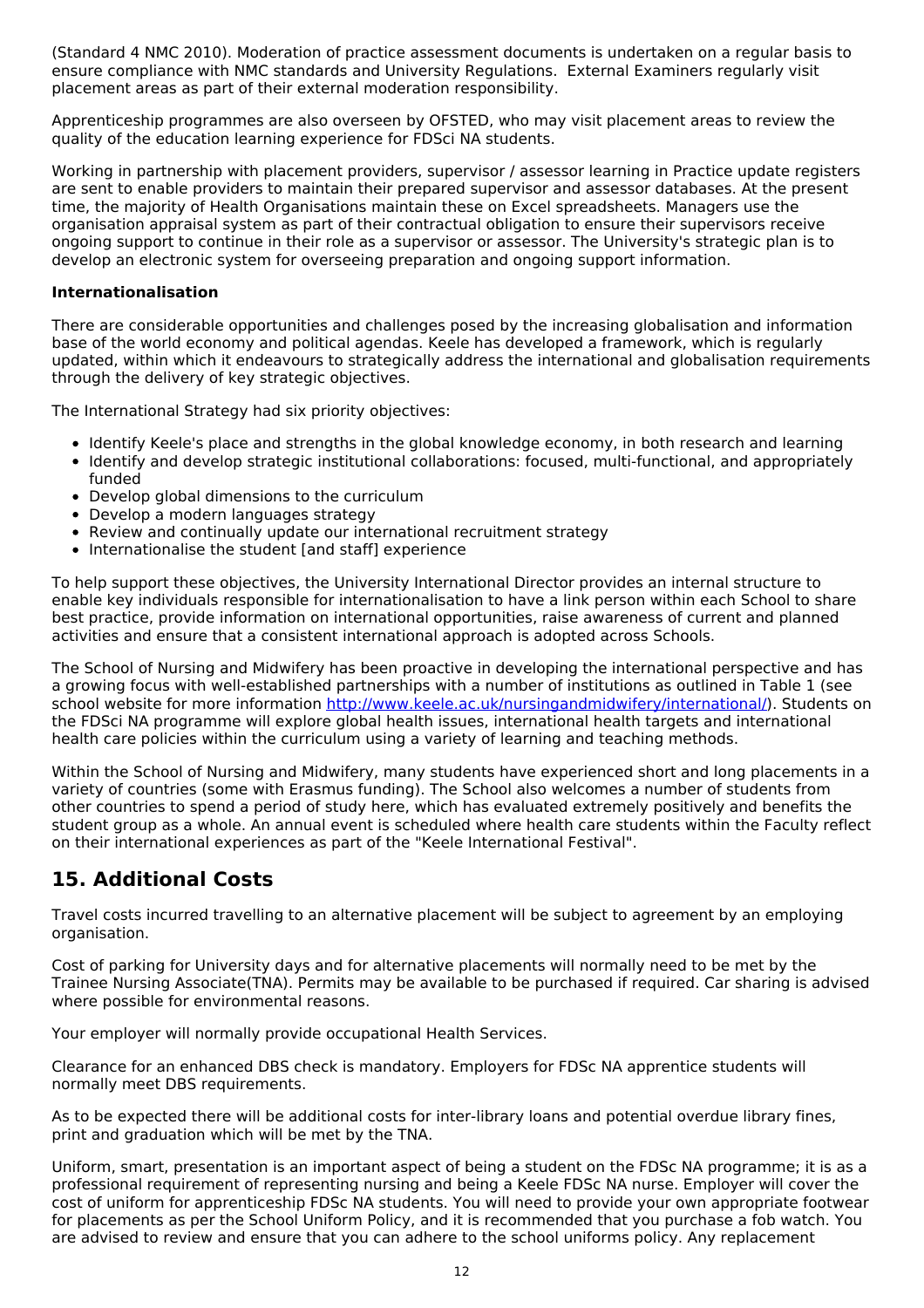uniform costs will need to be paid for by your employer and could be in the region of £60-80.

We do not anticipate any further costs for this foundation degree programme. The table below provides a summary of the costs.

| <b>Activity</b>                  | <b>Estimated cost: Apprenticeship Student</b> |
|----------------------------------|-----------------------------------------------|
| Travel - as outlined above       | £ dependent on your employing organisation    |
| Additional Uniform if required   | £60 - 80 paid by your employing organisation  |
| Employee ID Card                 | £ paid by your employing organisation         |
| <b>DBS Service</b>               | £ paid by your employing organisation         |
| OH Clearance - as outlined above | £ paid for by your employing organisation     |

These costs have been forecast by the University as accurately as possible but may be subject to change as a result of factors outside of our control (for example, increase in costs for external services). Forecast costs are reviewed on an annual basis to ensure they remain representative. Where additional costs are in direct control of the University we will ensure increases do not exceed 5%.

As to be expected there will be additional costs for inter-library loans and potential overdue library fines, print and graduation. We do not anticipate any further costs for this programme.

### **16. Annex - Programme-specific regulations**

### **Programme Regulations: Nursing Associate**

| <b>Final Award and Award Titles</b> | Foundation Degree (FDSc) Nursing Associate                                                          |  |
|-------------------------------------|-----------------------------------------------------------------------------------------------------|--|
| Intermediate Award(s)               | <b>Foundation Degree Nursing Associate</b><br>Certificate in Higher Education in Healthcare Studies |  |
| <b>Last modified</b>                | June 2019                                                                                           |  |
| <b>Programme Specification</b>      | https://www.keele.ac.uk/ga/programmespecifications                                                  |  |

The University's Academic Regulations which can be found on the Keele University website [\(https://www.keele.ac.uk/regulations/](https://www.keele.ac.uk/regulations/)[\)\[1\]](https://scims-api.keele.ac.uk/#_ftn1) apply to and regulate the programme, other than in instances where the specific programme regulations listed below over-ride them. These programme regulations list:

- **Exemptions which are characterised by the omission of the relevant regulation.**
- Variations which are characterised by the replacement of part of the regulation with alternative wording.
- Additional Requirements which set out what additional rules that apply to students in relation to this programme.

The following **exemptions, variations** and **additional requirements** to the University regulations have been checked by Academic Services and have been approved by the Faculty Education Committee.

### **A) EXEMPTIONS**

The clause(s) listed below describe where an exemption from the University's Academic Regulations exists:

For the whole duration of their studies, students on this Programme are exempt from the following regulations:

**No exemptions apply.**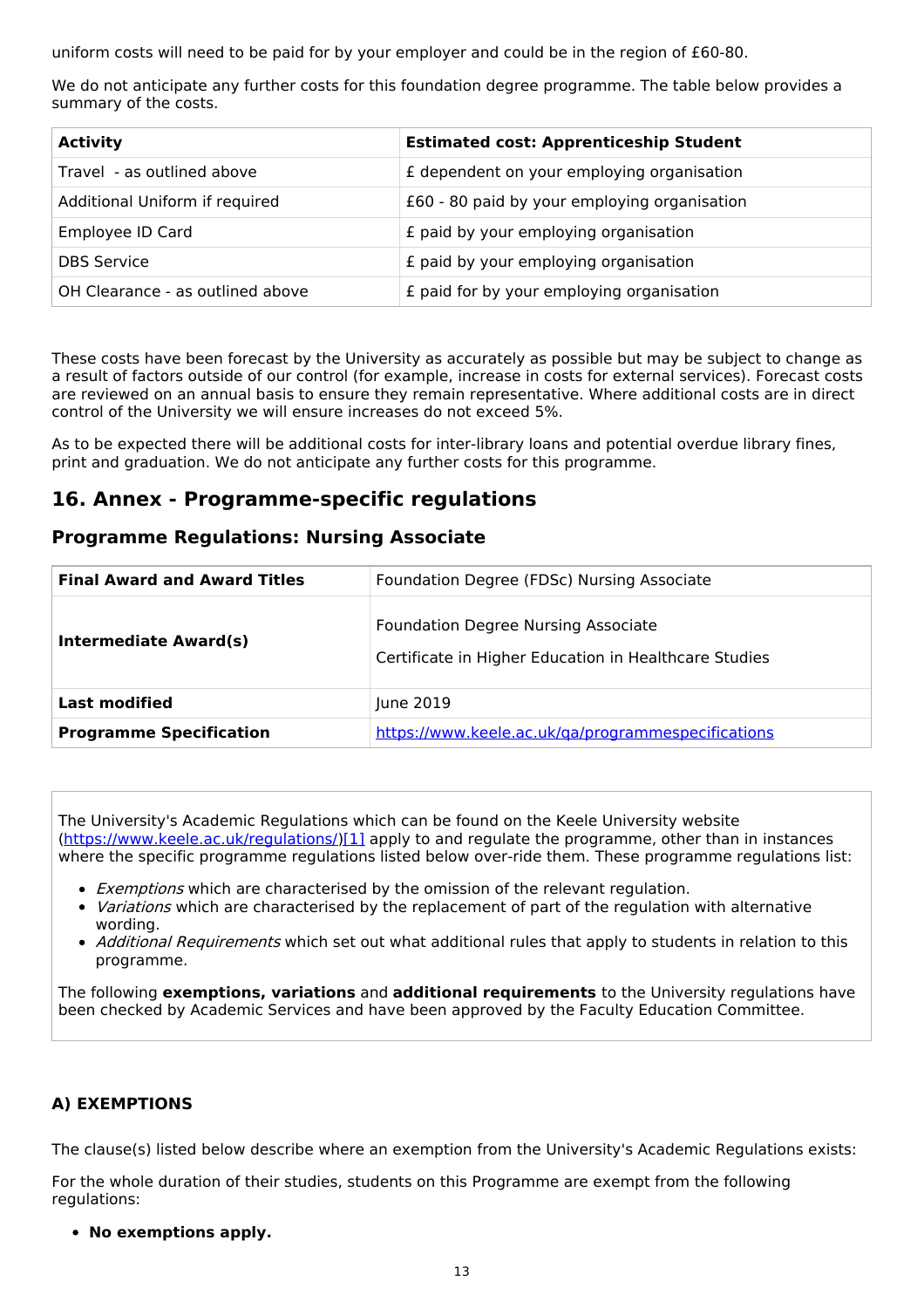### **B) VARIATIONS**

The clause(s) listed below describe where a variation from the University's Academic Regulations exists:

This programme varies from Regulation C3 11.7a

- A student must be successful in all summative assessments
- All modules must be successfully completed
- A student who has failed an assessment / module at two attempts with no extenuation will be invited to submit evidence of extenuation for the assessment / module to a School Progress Review Panel, and, if deemed appropriate, will be awarded a further assessment attempt capped at the module mark
- The will be no compensation or condonement awarded for modules on the FDSc NA programme (NMC, 2018)

### **Additional Requirements**

The programme requirements listed below are in addition to the University's Academic Regulations:

#### **Additional requirement 1: Regulatory Matters not covered by University Academic Regulations**

i) The programme should be of 45 weeks duration per year with a minimum total of 2,300 hours over the duration over the two-year programme, demonstrating 50% theory and 50% practice hours

ii) The Head of School or designate declares good health and good character of students to the NMC on programme completion.

iii) The Keele Recognition of Prior Learning (RPL) Policy 2.2.1 (2019) states that:

- 1. The guideline to be followed when assessing RPL applications is that no more than 50% of the taught credits for a programme can be exempted through RPL. Exceptions to the guideline in 2.2.1 are only permitted where they are set out in programme-specific regulations.
- 2. The NMC (2018d) permits RPL for registered nurses that is capable of being mapped to the NMC (2018a) Nursing Standards of Proficiency and programme outcomes that may be more than 50% of a programme
- 3. Therefore this programme has an exemption to the RPL guideline 2.2.1 to allow entry for registered nurses as set out in 13 b iii 2 above.

- as an apprenticeship a minimum 20% of the programme should be learning 'off the job' for students on a FDSci NA apprenticeship (ST0827/AP02 Institute for Apprenticeships)

- Practice placements areas will reflect people's experience across the lifespan and exposure to all fields of nursing

#### **Additional requirement 2: Regulations relating to Student Discipline**

Fitness to Practise: Students are required to inform the School of any change in their physical or mental health status following their initial assessment as fit to practise. The School may refer any student whose fitness to practise is in doubt to the University's Occupational Health Unit for reassessment in partnership with the organisation employing the student or placement area. Such students may also be subject to the School's Health and Conduct arrangements.

FDSc NA students are required to inform the School and their organisation of any change to their status regarding criminal convictions and / or cautions following their initial enhanced disclosure by the Disclosure & Barring Service (DBS). Where there are grounds to do so, a further DBS check may be requested in partnership with the organisation sponsoring the student. In the case of direct entry students, this may be requested by Keele University.

Any student who has taken a prolonged period of leave of absence or sickness may be subject to the arrangements above. A leave of absence or prolonged period of sickness may mean that a student may need to 'back group' to another cohort, in order to have the best opportunity to be successful with their studies.

All students will also adhere to employer's policies and procedures relating to conduct.

#### **Additional requirement 3: Nursing Regulations**

To be awarded the relevant FDSc Nursing Associate award and to be eligible to apply for entry to the NMC Professional Register, the student must have:

Met the attendance requirements of the curriculum. A student who has not achieved the minimum